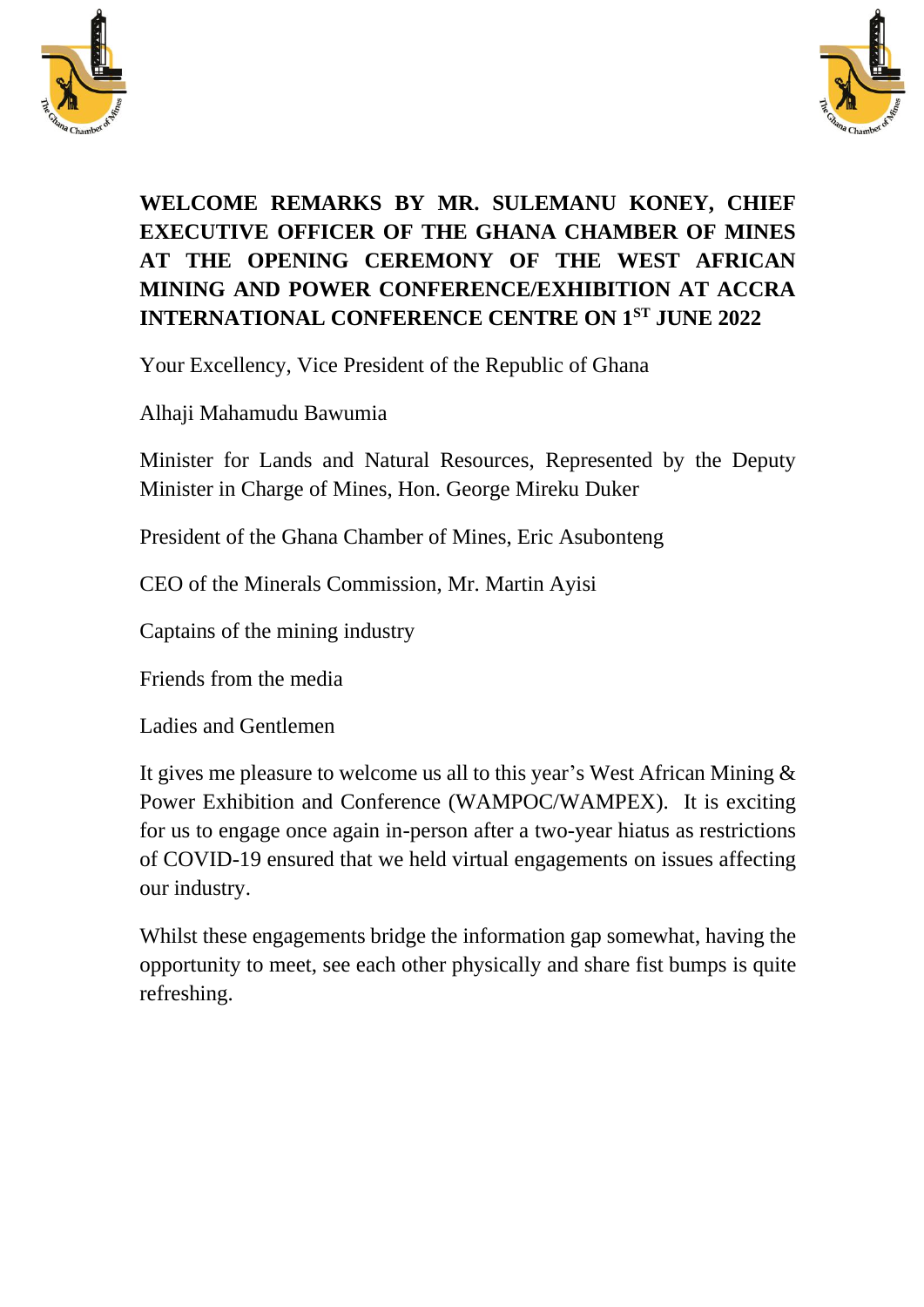



Your Excellency, this year's WAMPOC/WAMPEX is being held at an auspicious time. A time when the global economy is going through turmoil, driven largely by the lingering effects of COVID-19 which has been exacerbated by the Russia-Ukraine war. The ramifications of these epochal events have been dire. This has seen food and energy prices increase astronomically as well as spikes in volatility of financial markets amid threats from climate change. As the IMF puts it, the Global economy faces a "confluence of calamities" in the biggest test since World War II.

The impacts on household and business have been acute as rising inflation has squeezed households around the world and central banks keep tightening monetary policy to control inflation.

As a key sector in the global economy, the mining sector is expected to help provide answers to these challenges.

It is our expectation that the deliberations at WAMPOC/WAMPEX 2022 will elicit solutions to some of the challenges facing the mining and energy sectors especially in West Africa. For as we have always said, "if it is not grown, it is mined" and further, agriculture needs the farm implements and fertilizers which are key outputs of mining to be viable. At the same time, we are of the firm belief that mining is about development and indeed a catalyst for socio economic and sustainable development.

It is our abiding belief that the Catalytic role of mining is only realizable whenever we are able to optimise the linkages between the mining industry and the non-mineral economy.

In that regard, our deliberations at WAMPOC/WAMPEX 2022 will discuss various themes in sustainability including a local content and new product development as well as Human Capital Development and the role of sovereign Minerals Funds in national development. Others are climate change as well as themes on ethical investment, environmental and regulatory issues.

We will also have country presentations to bring all of us up to speed on developments in the mining sector in West Africa.

In that regard, Ladies and gentlemen, please permit me to recognize the presence of our friends from West Africa: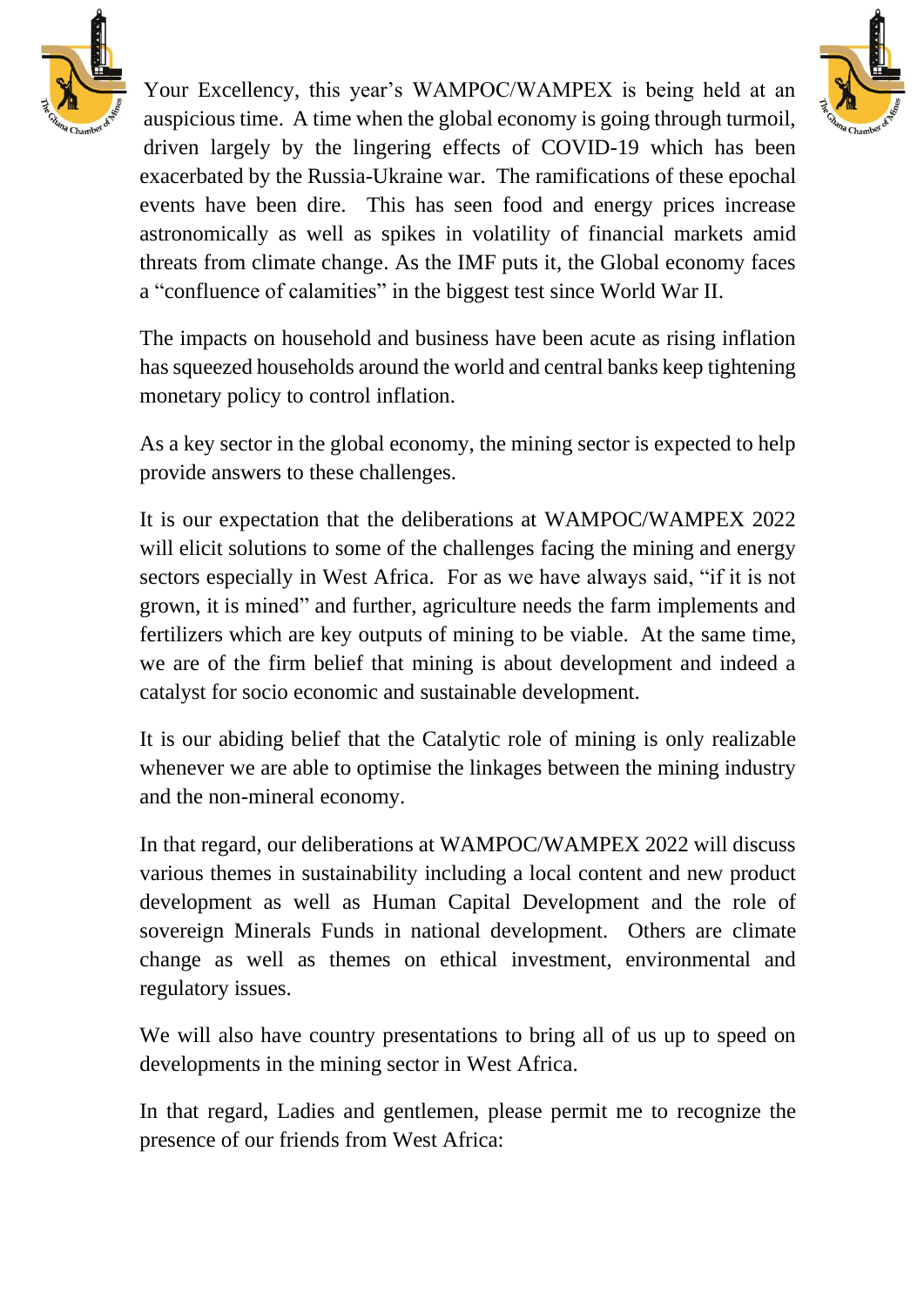

• Mr. Adama Soro, President of Burkina Chamber of Mines



- Mr. Amara Kamara, President of Liberia Chamber of Mines
- Alhaji Shehu Sani, Vice Chairman of ECOWAS Federation of Chambers of Mines and Immediate Past President of Miners Association of Nigeria
- Mr. Touissant Bamouni, Executive Director of the Burkina Chamber of Mines
- Jean Claude, President, Chamber of Mining of Cote D'Ivoire
- Christine Logbo-Kossi, Executive Director, Chamber of Mines of Cote D'Ivoire
- Monique Cooper Liverpool

As is the usual practice, the key recommendations and suggestions of the conference will be collated and appropriate action taken on them.

In conclusion I wish to commend our sponsors

- AngloGold Ashanti
- Gold Fields
- Newmont Africa
- Adamus Resources
- Cardinal Namdini
- B5 Plus
- Veolia Ghana
- FL Smidth Inc.
- ABSA, Financial sponsor
- Hexagon,
- FuelOX
- Reminex
- Ramoth Services

I would also like to express my deepest appreciation to the organizing team, who made great sacrifices, worked day and night to put together this event for us. It is my firm belief that, if we continue in this direction, we will